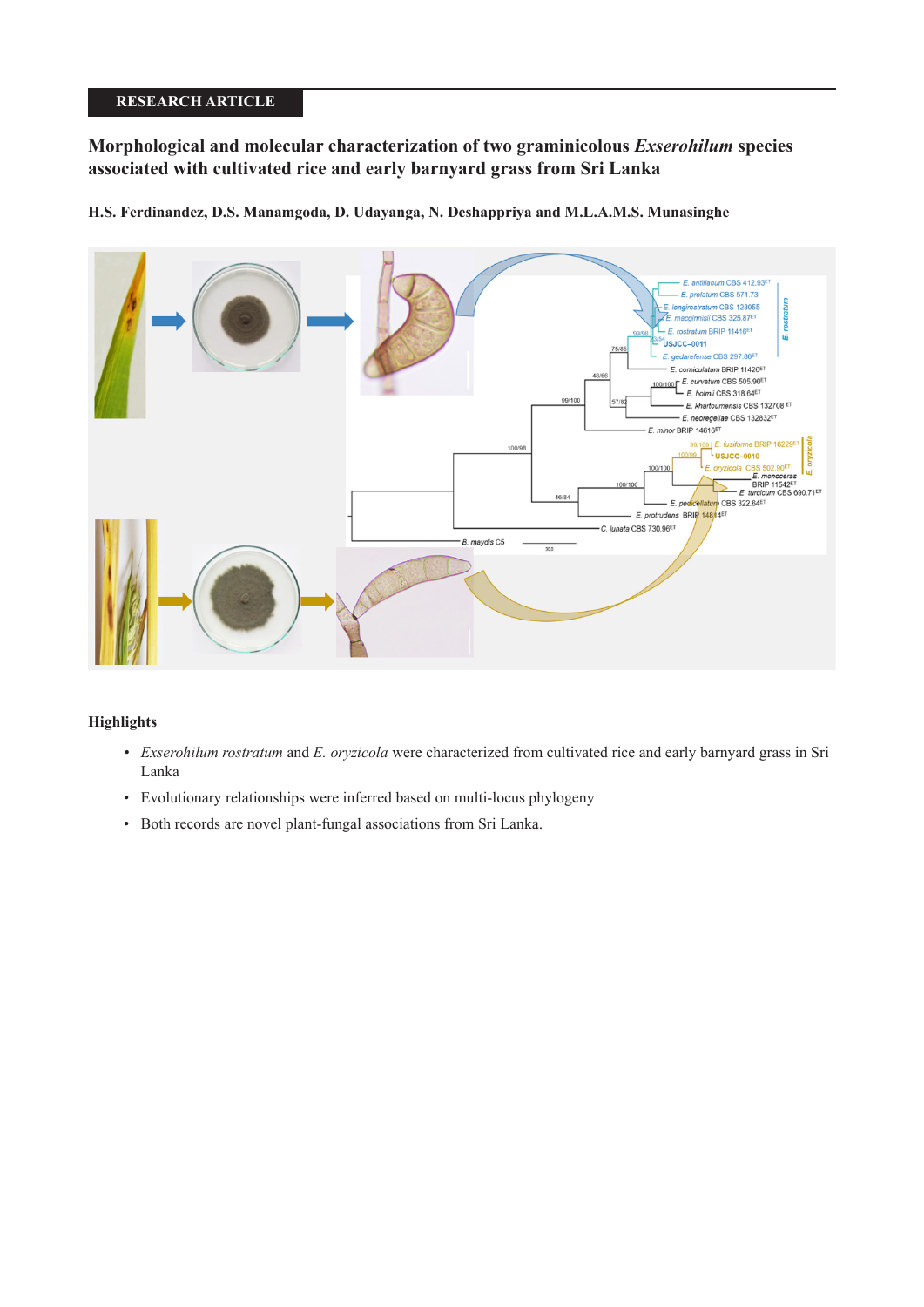## **RESEARCH ARTICLE**

# **Morphological and molecular characterization of two graminicolous** *Exserohilum* **species associated with cultivated rice and early barnyard grass from Sri Lanka**

#### $\mathbf{H.S.}$  Ferdinandez<sup>1</sup>, D.S. Manamgoda<sup>1,\*</sup>, D. Udayanga<sup>2</sup>, N. Deshappriya<sup>1</sup> and M.L.A.M.S. Munasinghe<sup>1</sup>

*1 Department of Botany, Faculty of Applied Sciences, University of Sri Jayewardenepura, Nugegoda, 10250, Sri Lanka. 2 Department of Biosystems Technology, Faculty of Technology, University of Sri Jayewardenepura, Pitipana, Homagama, 10200, Sri Lanka.*

*Received: 28/02/2020; Accepted: 06/10/2020*

**Abstract:** The genus *Exserohilum* (Order Pleosporales, Class Dothideomycetes) comprises plant pathogenic hyphomycetous fungi, associated with poaceous hosts. Although numerous pathogenic species of *Exserohilum* are known globally, only *E. turcicum* and *E. rostratum* have been reported from Sri Lanka. In the present study, samples showing the symptoms of leaf blight of *Oryza sativa* (cultivated rice) and sheath blight of *Echinochloa oryzoides* (early barnyard grass) were collected and causal agents were primarily identified as *Exserohilum* spp. based on morphological characters. Molecular phylogenetic analyses based on three loci namely, nuclear ribosomal internal transcribed spacer (ITS), partial glyceraldehyde 3-phosphate dehydrogenase (GPDH) and translational elongation factor (TEF-1 $\alpha$ ) were used to infer evolutionary relationships and accurate identification. These isolates from *O. sativa* and *Echinochloa oryzoides* were identified as *Exserohilum rostratum* and *E. oryzicola* respectively. Both records are novel plant-fungal associations from Sri Lanka based on available data. This study suggests the need for morphological and molecular reassessments of emerging and poorly known species of fungi associated with cereals, their wild relatives and other economically important hosts in Sri Lanka.

*Keywords:* Cereal pathogens; emerging species; hyphomycetes; molecular phylogeny.

## **INTRODUCTION**

The hyphomycetous fungi associated with grass hosts, previously known as "graminicolous *Helmonthosporium* species", include six genera belonging to order Pleosporales namely *Curvularia*, *Bipolaris*, *Exserohilum*, *Drechslera*, *Johnalcornia* and *Porocercospora* (Manamgoda *et al*., 2012; Amaradasa *et al*., 2014; Tan *et al*., 2014; Hernandez-Restrepo *et al*., 2018). The genus *Exserohilum* which contains a number of plant, human pathogenic and saprobic fungi, has been introduced with the type species, *E. turcicum* (syn. *Helminthosporium turcicum)* (Leonard and Suggs 1974; Passerini, 1876). The sexual morph of *Exserohilum* was previously characterized under *Setosphaeria* (Leonard and Suggs, 1974). Species of this genus are frequently encountered as asexual morphs in nature, although the sexual morphs were often obtained by mating compatible strains (Hernandez-Restrepo *et al*., 2018).

Recent molecular phylogenetic assessments have resulted in considerable taxonomic refinements of numerous species in the genus *Exserohilum*. For instance, previously known two species, *E. heteropogonicola* and *E. inaequale* are now placed in the genus *Curvularia* as *C. heteropogonicola* and *C. crassiseptum*, respectively (Alcorn, 1991; Zhang *et al*., 2004; Hernandez-Restrepo *et al*., 2018). Based on molecular phylogenetic analysis, six formerly known taxa namely *E. antillanum, E. gedarefense, E. leptochloae, E. longirostratum, E. macginnisii* and *E. prolatum* were found to be conspecific with commonly encountered taxon *E. rostratum* (Hernandez-Restrepo *et al*., 2018). In the same study, *E. curvatum* was synonymized with *E. holmii,* and *E. fusiforme* with *E. oryzicola*  (Hernandez-Restrepo *et al*., 2018).

*Exserohilum* species are encountered as pathogenic fungi of humans and plants and also frequently found as saprobic, endophytic and soil-borne fungi. Human pathogenic *Exserohilum* spp. are generally opportunistic fungi which may also cause life-threatening infections in immune-compromised humans. The most commonly reported human pathogenic species is *E. rostratum*, whereas some cases are attributed to *E. longirostratum* and *E. macginnisii* (McGinnis *et al*., 1986; De Hoog *et al*., 2000; Al-Attar *et al*., 2006). These pathogens have been reported on immune-compromised patients causing skin and corneal infection, invasive diseases, and allergic fungal sinusitis (Adler *et al*., 2006).

The plant family Poaceae comprises of important cereal crops such as rice, wheat, millet and corn which provide major dietary needs of the human population. Pleosporalean fungal pathogens, bearing brown asexual spores, are often associated with cereal crops, their wild relatives and weeds in the family Poaceae in different life styles including, epiphytes, endophytes, saprophytes or pathogens (Hernandez-Restrepo *et al*., 2018). Understanding the host associations and host ranges of fungi is important due to the possibilities of host shift of these species from weed hosts to important crops, as observed in many species. For example, *E. fusiforme* (syn. *E. oryzicola*) has originally been identified as pathogenic on the weed, *Echinochloa* 



*\*Corresponding Author's Email:*dsmanamgoda@sci.sjp.ac.lk *https://orcid.org/0000-0002-1936-8556*

 This article is published under the Creative Commons Attribution License (https://creativecommons.org/licenses/by/4.0/), which permits unrestricted use, distribution, and reproduction in any medium, provided the original work is properly cited.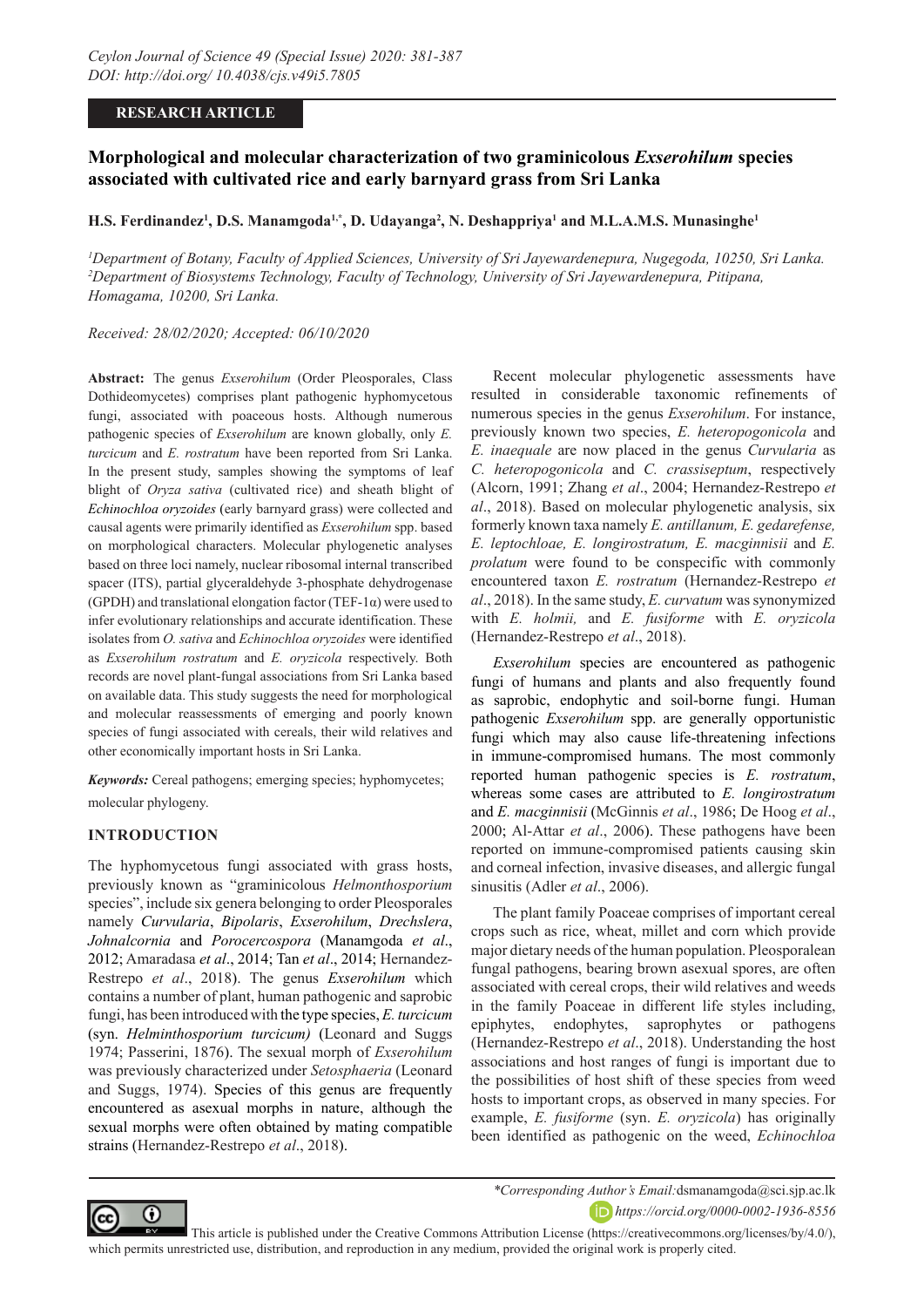*crus-galli,* causing numerous small leaf lesions and later known to cause small linear spots on, cultivated rice plants (Alcorn, 1991).

Majority of *Exserohilum* species are associated with grasses and important crops in the family Poaceae causing leaf blights of corn and millet, leaf spots and foot rots of wheat and damping-off of sugarcane seedlings (Sivanesan, 1987). The type species of the genus, *Exserohilum turcicum,* is the causative agent of northern leaf blight of corn which is a widespread foliar disease characterized by oblong, straw-colored to greyish necrotic lesions and causing significant death of foliar tissue. The reduction of effective photosynthetic area of leaves may lead to severe cases of grain yield losses of 20–25 % (Smith *et al*., 1988).

Although *Exserohilum* species are widely known emerging fungi on cereal hosts and weeds with worldwide distribution, only two species, *E. turcicum* and *E. rostratum*, have been recorded so far from Sri Lanka (Farr and Rossman, 2020). Information on the diversity and DNA sequence data of these common cereal pathogenic fungi is important to establish control measures for emerging fungal diseases (Udayanga, 2019). Therefore, the major aim of this study was to use molecular and morphological data to characterize freshly collected isolates of *Exserohilum* species associated with rice and associated grass species collected from two selected locations in Sri Lanka.

## **MATERIALS AND METHODS**

#### **Sample collection, isolation and morphological studies**

Samples were collected from field surveys carried out in Kegalle and Gampaha districts and all the specimen information (date of collection, collector, locality, host and symptomatology) were recorded and the samples were brought to the laboratory for further processing.

Fresh specimens were observed under stereomicroscope (Optika, LAB 30) and, instances where fungal structures were not visible, they were incubated for another 24 h in a moist chamber. Single spore isolation was done from the sporulating samples to isolate fungi (Chomnunti *et al*., 2011). Pure cultures were prepared on Potato Dextrose Agar (PDA) and stock cultures were maintained on Corn Meal Agar (CMA) slants. To determine colony morphology, cultures were triplicated on several media; PDA, CMA and Malt Extract Agar (MEA), and incubated at 25 °C for 12 h each in light and dark conditions. The color notations were recorded according to the standard color charts (Rayner, 1970). Micro-morphological characters were observed under compound light microscope (Optika, B 290) and measurements of structures were obtained under imaging facility. At least 30 length and width measurements were made from conidia of each isolate. Digital microscopic images were generated to illustrate the morphological characteristics. For all morphological measurements, statistical data (mean, minimum, maximum and standard deviation) were calculated and used in taxonomic descriptions. The specimens collected were dried and preserved as reference herbarium material at the herbarium, University of Sri Jayewardenepura (USJ) and the cultures are maintained at the fungal collection (USJCC) at the Department of Botany, Faculty of Applied Sciences, University of Sri Jayewardenepura, Sri Lanka.

#### **DNA extraction, PCR amplification and sequencing**

Genomic DNA were extracted from the morphologically identified *Exserohilum* fungal isolates following the modified Sodium Dodecyl Sulphate (SDS) method as described in Arnold and Lutzoni (2007). The PCR amplifications were carried out in the BIORAD T 100 Thermal cycler according to the protocols described in Manamgoda *et al*. (2012) with the primer pairs for ITS region with ITS1 and ITS4 (White *et al*., 1990), GPDH with gpd1 and gpd2 (Berbee *et al*., 1999) and TEF1-α with EF1-983F and EF1-2218R (Rehner and Buckley, 2005). The PCR products were visualized on 2 % agarose gel electrophoresis. PCR product purification and Sanger sequencing of the successfully amplified samples were carried out in Macrogen Inc, Korea.

## **Sequence alignment, phylogenetic analyses and species recognition**

Raw sequences were assembled on BioEdit v7.0.5 programme for windows. Initial alignments of assembled DNA sequences were accomplished using BioEdit v7.0.5, optimized with MAFFT v. 7 using default settings (http:// mafft.cbrc.jp/alignment/server/) (Katoh and Standley, 2013). Preliminary identification of the isolates was carried out using newly generated ITS, GPDH and TEF1-α sequences with all available ex-type sequences from the GenBank as listed in Table 1.

Phylogenetic analyses were performed in two different criteria; Maximum Parsimony (MP) and Maximum Likelihood (ML) in order to infer evolutionary relationships among closely related species. Sequence data generated in this study were deposited in GenBank (Table 1).

Maximum Parsimony was performed with PAUP v. 4.0b10 (Swofford, 2003). Trees were inferred using the heuristic search option with 1000 random sequence additions. Descriptive tree statistics for parsimony [Tree length (TL), Consistency Index (CI), Retention Index (RI), Rescaled Consistency Index (RC) and Homoplasy Index (HI)] were calculated for trees generated in the parsimony analysis. Maximum likelihood trees were constructed using the RAxML v.7.4.2 Black Box (Stamatakis *et al*., 2008) in the CIPRES Science Gateway platform (Miller *et al.,* 2010). For the combined dataset all free model parameters were obtained using RAxML with ML estimate of 25 per site rate categories. Phylogenetic trees generated were visualized by FigTree v. 1.4 (Rambaut and Drummond, 2008).

#### **RESULTS AND DISCUSSION**

#### **Molecular Phylogeny**

In the present study, two different *Exserohilum* species from rice and early barnyard grass were accurately identified. The updated backbone phylogenetic tree for the genus *Exserohilum* presented in Figure 1 includes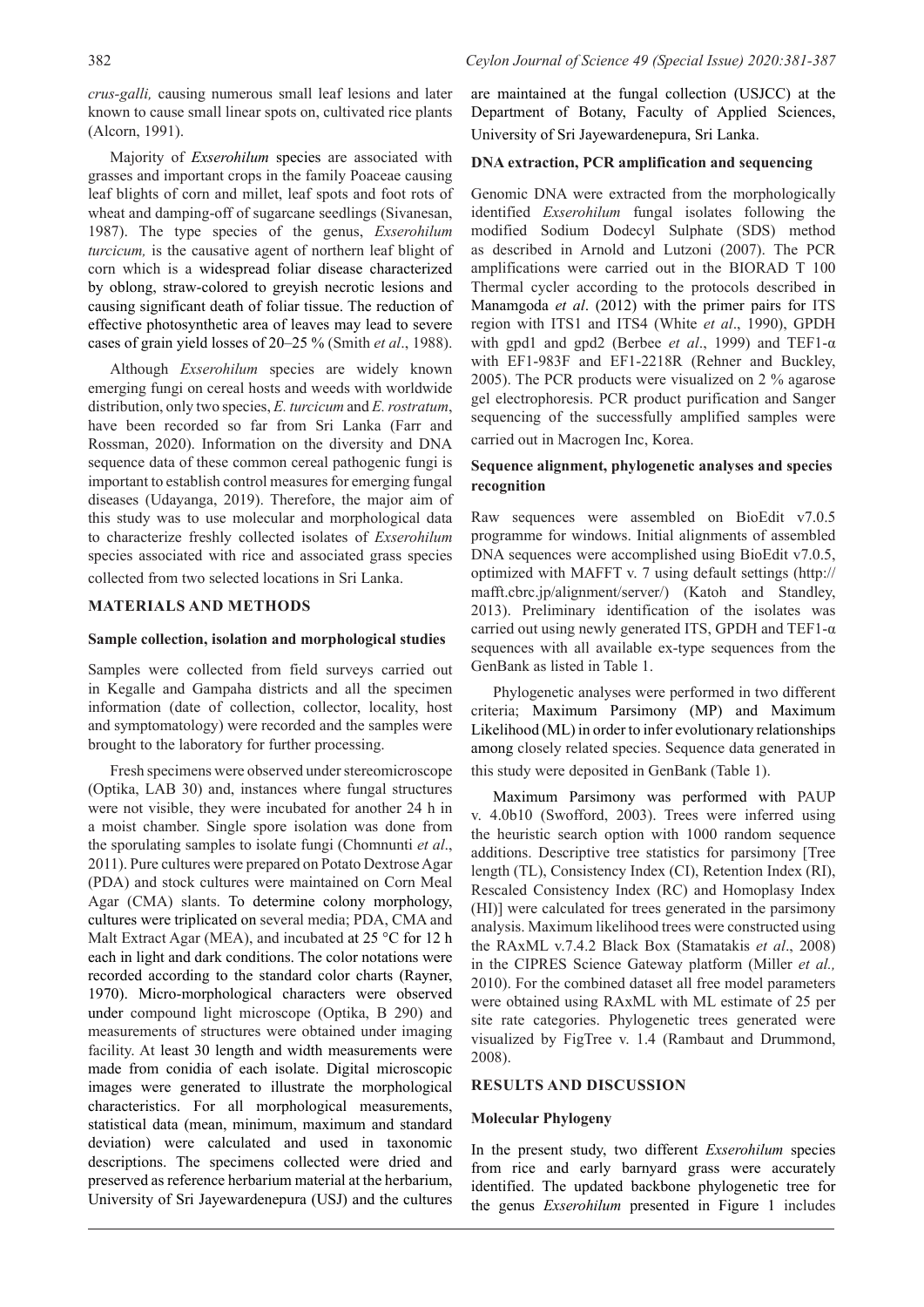# *H.S. Ferdinandez et al.* 383

#### **Table 1:** GenBank accession numbers and culture collection details of the stains used in this study.

| <b>Species</b>    | Strain no.          | Host/Substratum                  | Country       | <b>GenBank accessions</b> |             |                          | Reference(s)                                 |
|-------------------|---------------------|----------------------------------|---------------|---------------------------|-------------|--------------------------|----------------------------------------------|
|                   |                     |                                  |               | <b>ITS</b>                | <b>GPDH</b> | $TEF1-\alpha$            |                                              |
| E. antillanum     | CBS 412.93ET        | Soil                             | Cuba          | MH862427                  | LT715894    | LT883556                 | Vu et al., 2019                              |
| E. corniculatum   | <b>BRIP 11426ET</b> | Oryza sativa                     | Australia     | LT837453                  | LT883533    | LT883558                 | Hernandez-Restrepo et al., 2018              |
| E. curvatum       | CBS 505.90ET        | Sorghum vulgare                  | Venezuela     | KT265252                  | LT715889    | LT883560                 | Hernandez-Restrepo et al., 2018              |
| E. fusiforme      | <b>BRIP 16229ET</b> | Echinochloa crus-galli           | Australia     | KJ415560                  | KJ415386    | KJ415433                 | Tan et al., 2014                             |
| E. gedarefense    | CBS 297.80ET        | Sorghum bicolor                  | Sudan         | LT631323                  | LT715895    | LT883563                 | Hernandez-Restrepo et al., 2018              |
| E. holmii         | CBS 318.64ET        | Dactyloctenium aegyptium         | Unknown       | LT837457                  | LT883537    | LT883565                 | Hernandez-Restrepo et al., 2018              |
| E. khartoumensis  | CBS 132708ET        | Sorghum bicolor var. mayo        | Sudan         | LT837461                  | LT715888    | LT883569                 | Hernandez-Restrepo et al., 2018              |
| E. longirostratum | CBS 128055          | Acacia mellifera subsp. detinens | Namibia       | LT837478                  | LT883549    | LT896609                 | Hernandez-Restrepo et al., 2018              |
| E. macginnisii    | CBS 325.87ET        | Homo sapiens                     | <b>USA</b>    | KT265237                  | LT715898    | HE664082                 | Hernandez-Restrepo et al., 2018              |
| E. minor          | <b>BRIP 14616ET</b> | Dactyloctenium aegyptium         | Australia     | LT837470                  | LT883545    | LT883580                 | Hernandez-Restrepo et al., 2018              |
| E. monoceras      | <b>BRIP 11542ET</b> | Setaria italica                  | Australia     | LT837473                  | LT883546    | LT896604                 | Hernandez-Restrepo et al., 2018              |
| E. neoregeliae    | CBS 132832ET        | Neoregelia carolinae             | Japan         | LT837476                  | LT715886    | LT896607                 | Hernandez-Restrepo et al., 2018              |
| E. oryzicola      | CBS 502.90ET        | Oryza sativa                     | Colombia      | HF934949                  | LT715878    | LT896629                 | Hernandez-Restrepo et al., 2018              |
|                   | USJCC-0010          | Echinochloa oryzoides            | Sri Lanka     | MN860001                  | MN962922    | MN962924                 | This study                                   |
| E. paspali        | CBS 128057          | Paspalum conjugatum              | <b>Brazil</b> | LT837854                  | LT715857    | $\overline{\phantom{a}}$ | Hernandez-Restrepo et al., 2018              |
| E. pedicellatum   | CBS 322.64ET        | Triticum aestivum                | <b>USA</b>    | KT265258                  | LT715902    | LT896630                 | Hernandez-Restrepo et al., 2018              |
| E. prolata        | CBS 571.73          | Zea mays                         | <b>USA</b>    | LT837831                  | LT715892    | LT896646                 | Hernandez-Restrepo et al., 2018              |
| E. protrudens     | <b>BRIP 14814ET</b> | Dactyloctenium aegyptium         | Australia     | KJ415561                  | LT715880    | KJ415432                 | Tan et al., 2014; Hernandez-Restrepo et al., |
|                   |                     |                                  |               |                           |             |                          | 2018                                         |
| E. rostratum      | <b>BRIP 11416ET</b> | Zea mays                         | Australia     | LT837466                  | LT883543    | LT883576                 | Hernandez-Restrepo et al., 2018              |
|                   | <b>USJCC-0011</b>   | Oryza sativa                     | Sri Lanka     | MN860002                  | MN962923    | $\overline{\phantom{a}}$ | This study                                   |
| E. turcicum       | CBS 690.71ET        | Zea mays                         | Germany       | LT837487                  | LT882581    | LT896618                 | Hernandez-Restrepo et al., 2018              |

BRIP: Plant Pathology Herbarium, Department of Primary Industries, Queensland, Australia; CBS: Westerdijk Fungal Biodiversity

Institute, Utrecht, The Netherlands; USJCC: University of Sri Jayewardenepura Culture Collection, Sri Lanka. ET: ex-type.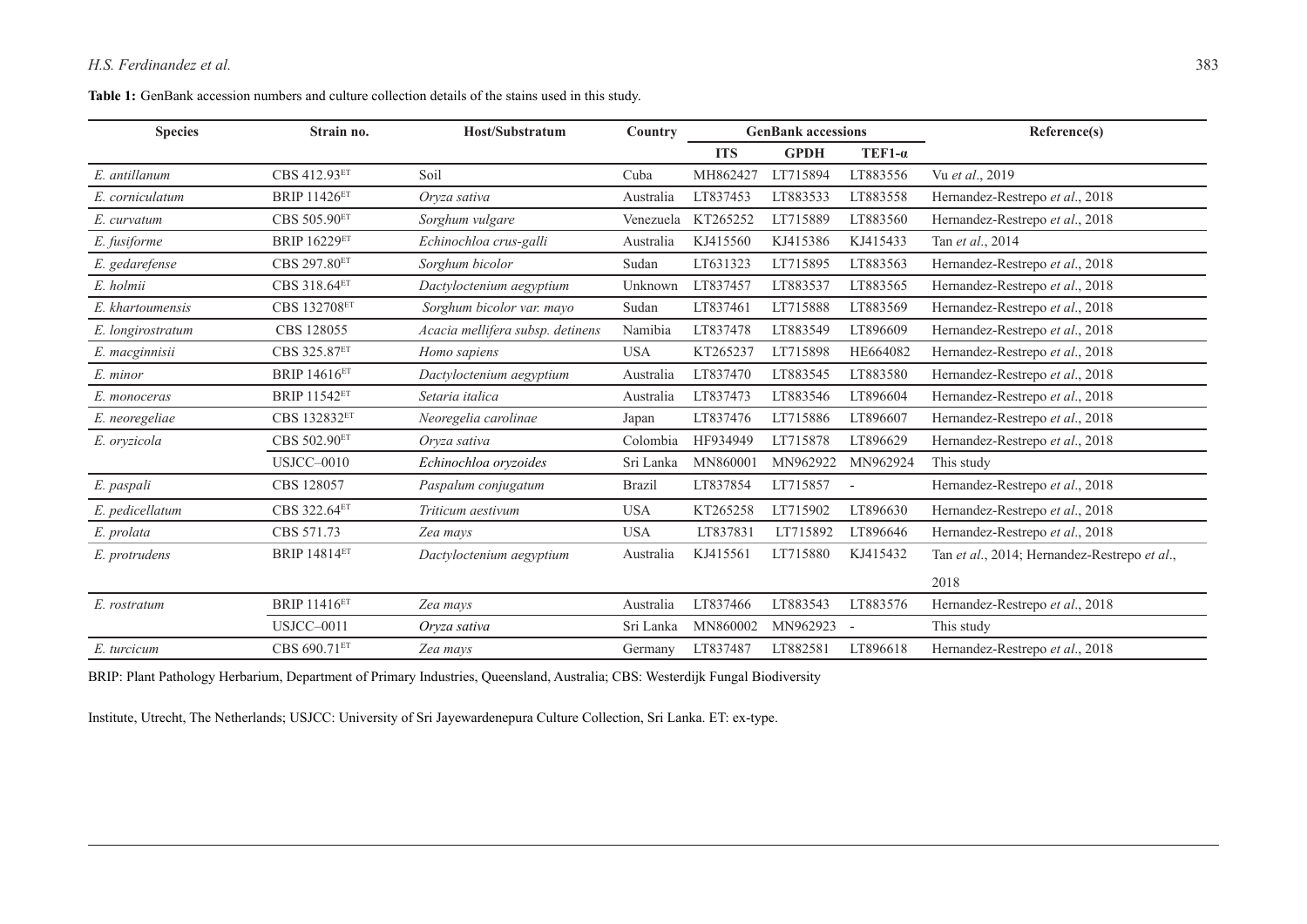

**Figure 1:** A Maximum Parsimony phylogenetic tree generated based on the combined ITS, GPDH and TEF1-α sequence alignment. MP/ML bootstrap support values are indicated on the branches respectively. Fresh collections from the current study are in bold. The tree is rooted with *Bipolaris maydis*. ET: ex-type.

all currently available ex-type or reference sequences of the species. The phylogram is based on multi-locus concatenated alignment of 21 in-group taxa with *Bipolaris maydis* as the out-group taxon (Hernández-Restrepo *et al*., 2018). The phylogram consists of 18 taxa of *Exserohilum* spp. from GenBank and two *Exserohilum*  isolates collected in this study and *Curvularia lunata* extype (CBS 730.96). Maximum parsimony analysis revealed that 1661 characters are constant, 175 variable characters are parsimony–uninformative, while 241 characters are parsimony informative out of 2077 total characters. The analysis generated three compatible parsimonious trees and the best tree with the tree statistics:  $TL = 708$ ,  $CI = 0.726$ ,  $RI = 0.792$ ,  $RC = 0.575$ ,  $HI = 0.274$ , is presented (Figure 1).

According to the phylogram generated, two isolates clustered in distinct clades within the genus representing two distinct species. The strain USJCC–0010 isolated from the host *Echinochloa oryzoides*, grouped as more closely related with *Exserohilum fusiforme*. Recent phylogenetic assessments of the genus *Exserohilum* (Hernández-Restrepo *et al*., 2018) have shown that *E. fusiforme* is conspecific with closely related *E. oryzicola.* Therefore the isolate USJCC–0010 was identified as *E. oryzicola*. Similarly, Hernández-Restrepo *et al*. (2018) revealed that *E. antillanum*, *E. gedarefense*, *E. longirostratum*, *E. macginnisii* and *E. prolatum* are conspecific with *E*. *rostratum*. Therefore, the isolate USJCC–0011, which clustered in the broadly classified "*rostratum* clade" was hereby determined as *E*. *rostratum*. Although the aforementioned five species are determined to be one species, *E*. *rostratum,* by Hernández-Restrepo *et al.* (2018) in the phylogeny, sequence variabilities are observed

within all three gene loci. Therefore, these species may be segregated in to different taxa if the sampling and gene regions are increased in future studies.

#### **Taxonomy**

Based on both morphological characteristics and molecular phylogenetic data, updated taxonomic descriptions are provided below with full illustrations, notes on habitats and recorded hosts and geographic distribution.

*Exserohilum oryzicola* Sivan., Transactions of the British Mycological Society **83**(2): 325 (1984) (Figure 2)

*= Exserohilum fusiforme* Alcorn, Mycotaxon **41**: 337. 1991.

Sheath blight on *Echinochloa oryzoides*: Linear to irregular, dark brown to brown, elongated lesions. Asexual morph: *Hyphae* pale brown, branched. *Conidiophores* (391–) 431–653 (–638) µm long and 8–10 µm wide (av. =  $542$ ,  $SD = 111$ ,  $n = 8$ ; av. = 9,  $SD = 1$ ,  $n = 5$ ), macronematous, simple, septate, thicker than the vegetative hyphae, straight, rarely flexuous, swollen at the base, dark brown, pale brown to hyaline at the upper part. *Conidia* on CMA  $(67–) 81–107 (-118) \times (12–) 14–18 (-20) \,\mu \text{m}$  (av. = 94, SD)  $= 13$ , n = 30; av. = 16, SD = 2, n = 30), fusiform, straight to slightly curved, pale to dark olivaceous brown, singly or clusters, produced abundantly on CMA, 4–10-distoseptate, pale brown septa. *Hila* strongly protruding.

Colony characteristics: *Colonies* on PDA cottony appearance, olivaceous green, concentric growth ring pattern, convex, irregular margin slightly undulated, abundant aerial mycelia, reaching 6.5 cm diam. in 7-d of incubation. *Colonies* on MEA, dark green and olivaceous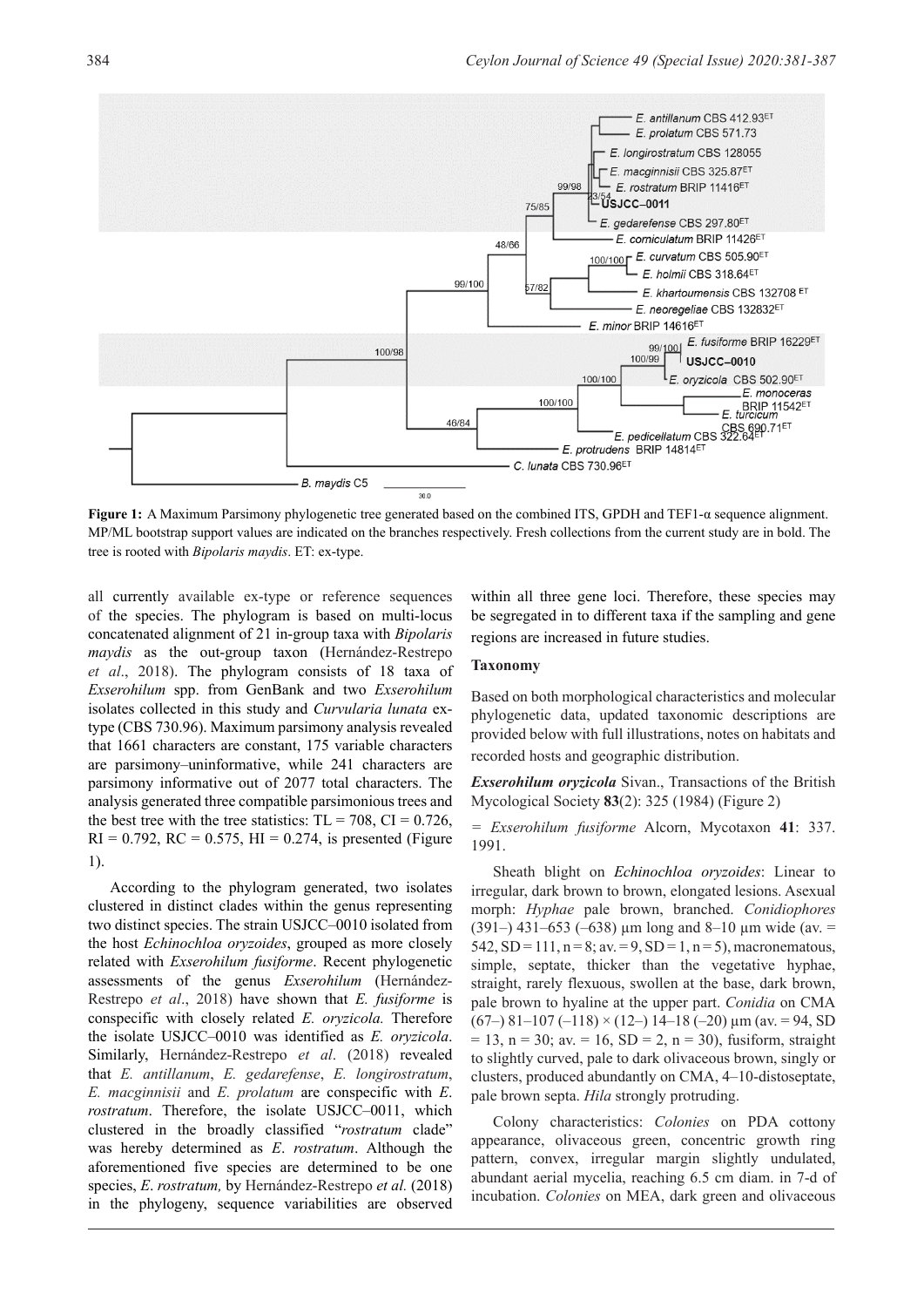

**Figure 2:** Morphological characters of *Exserohilum oryzicola* (isolate USJCC–0010). A. lesions on *Echinochloa oryzoides*. B. 7-d old colony on PDA C. 7-d old colony on CMA D. 7-d old colony on MEA. E. Germinating conidium. F–H. Conidia. (Scale bars:  $E-H = 10 \mu m$ ).



**Figure 3:** Morphological characters of *Exserohilum rostratum* (isolate USJCC–0011). A. Lesions on host *Oryza sativa*. B. 7-d old colony on PDA C. 7-d old colony on CMA D. 7-d old colony on MEA. E–G. Conidia. (Scale bars: E–G = 10 μm).

green with mouse grey center, irregular margins, attaining approximately 6.9 cm diam.; on CMA dull green aerial mycelia, convex, approximately 5.8 cm in 7-d.

*Type specimen:* Colombia, Meta, Villavicencio, on leaves of *Oryza sativa*, 2nd Nov. 1982, *E.A. Urresta* (IMI 273194 holotype; CBS 502.90 culture ex-isotype).

*Specimens examined:* Sri Lanka, Kegalle, Udugama, (N 7°10'23.41801'', E 80°17' 32.01914''), on sheath of *Echinochloa oryzoides*, 19th Feb. 2019, *H.S. Ferdinandez*.

Recorded hosts and geographic distribution: Australia – *Echinochloa crus-galli*; Colombia – *Oryza sativa*; Turkey – *Oryza sativa* (Farr and Rossman, 2020).

*Exserohilum rostratum* (Drechsler) K.J. Leonard & Suggs, Mycologia **66**: 290 (1974) (Figure 3)

*Basionym. Helminthosporium rostratum* Drechsler, J. Agric. Res. **24**: 724. 1923.

*= Bipolaris rostrata* (Drechsler) Shoemaker, Canad. J. Bot. **37**: 883. 1959.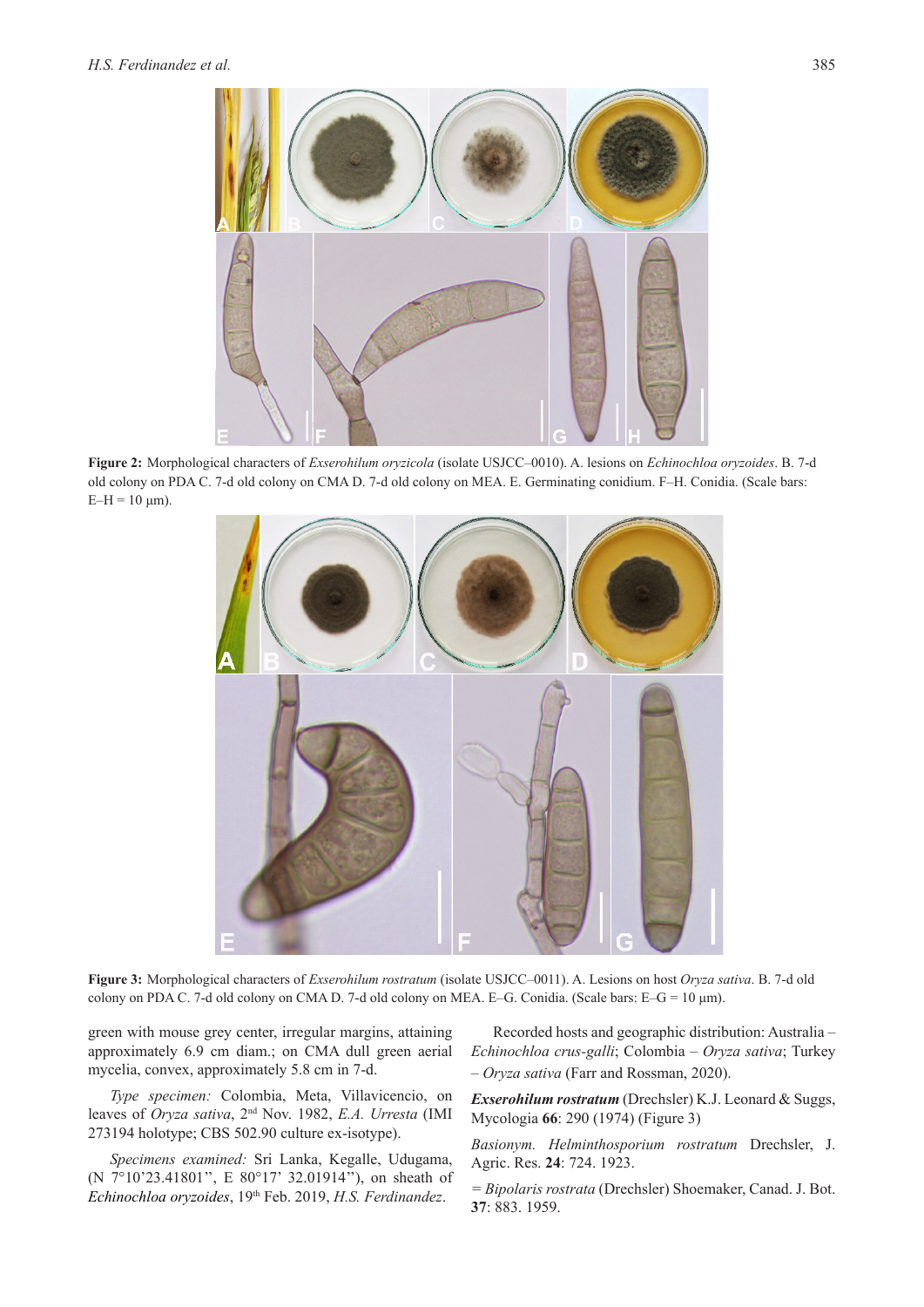*≡ Drechslera rostrata* (Drechsler) M.J. Richardson & E.M. Fraser, Trans. Brit. Mycol. Soc. **51**: 148. 1968.

*≡Luttrellia rostrata* (Drechsler) Gornostaĭ, as 'Lutrellia', Vodorosli, Gribyi Mkhi Dal'nego Vostoka [Algae, Fungi and Mosses of the Soviet Far-East] (Vladivostok): **81**. 1978.

*≡Helminthosporium halodes* Drechsler, J. Agric. Res. **24**  (8): 709. 1923.

*≡ Helminthosporium halodes* Drechsler var. tritici Mitra, Trans. Brit. Mycol. Soc. **15** (3-4): 287. 1931.

*≡ Helminthosporium halodes* Drechsler var. elaeicola Kovachich, Trans. Brit. Mycol. Soc. **37** (4): 423. 1954.

*≡ Bipolaris halodes* (Drechsler) Shoemaker, Canad. J. Bot. **37**: 883. 1959.

*≡ Drechslera halodes* (Drechsler) Subram. & B.L. Jain, Curr. Sci. **35**: 354. 1966.

*≡ Drechslera halodes* (Drechsler) Subram. & B.L. Jain var. halodes (Drechsler) Subram. & B.L. Jain, Curr. Sci. **35**: 354. 1966.

*≡ Drechslera halodes* (Drechsler) Subram. & B.L. Jain var. elaeicola Kovachich, Trans. Brit. Mycol. Soc. **37**: 423. 1954.

*≡ Exserohilum halodes* (Drechsler) K.J. Leonard & Suggs, Mycologia **66**: 290. 1974.

*= Helminthosporium leptochloae* Y. Nisik. & C. Miyake, Ber. Ohara Inst. Landw. Forsch. Kurashiki **2**: 483. 1924.

*= Helminthosporium longirostratum* Subram., J. Indian Bot. Soc. **35**: 463. 1957.

*= Exserohilum longirostratum* (Subram.) Sivan., Trans. Brit. Mycol. Soc.**83** (2): 328. 1984.

*= Exserohilum prolatum* K.J. Leonard & Suggs, Mycologia **66**: 290. 1974.

*=Setosphaeria prolata* K.J. Leonard & Suggs, Mycologia **66**: 294. 1974.

*= Setosphaeria rostrata* K.J. Leonard, Mycologia 68: 409. 1976.

*= Exserohilum gedarefense* (El Shafie) Alcorn, as 'gedarefensis', Mycotaxon **17**: 68. 1983.

*= Exserohilum macginnisii* A.A. Padhye & Ajello, as 'mcginnisii ', J. Clin. Microbiol. 24: 247. 1986.

*=Exserohilum antillanum* R.F. Castañeda, Guarro & Cano, Mycol. Res. **99**: 825. 1995.

Leaf tip blight on *Oryza sativa*; brown color lesions surrounded by yellow halo. Asexual morph: *Hyphae* pale brown, septate, branched. *Conidiophores* (295–) 341–549 (-656)  $\mu$ m × (4-) 6-8 (-9)  $\mu$ m (av. = 445, SD = 104,  $n = 8$ ; av. = 7, SD = 1,  $n = 5$ ), macronematous, simple, septate, thicker than the vegetative hyphae, straight to flexuous, dark brown, pale brown to hyaline at the upper part. *Conidia* on CMA (45–) 50–66 (–77) × (12–) 15–19  $(-21)$  µm (av. = 58, SD = 8, n = 30; av. = 17, SD = 2, n = 30), fusiform, elongated, curved, ellipsoidal, pale to dark olivaceous brown, basal and apical cells often delimited by

a dark septum, pale brown middle septa, singly or clusters, produced abundantly on CMA, 5–8-distoseptate. *Hila* slightly protruding.

Colony characteristics: *Colonies* on PDA dark greenish center and olivaceous green to the periphery, flat, entire margin slightly undulated, sparse aerial mycelia, reaching 4.4 cm diam. after 7-d of incubation. *Colonies* on MEA dark green and olivaceous green concentric rings, flat, attaining approximately 5.8 cm diam.; on CMA brownish aerial mycelia, flat colony, approximately 7.9 cm in 7-d.

*Type specimen:* USA, Washington DC, on dry leaves of *Eragrostis major*, Sept. 1921, *C. Drechsler* BPI 430144 holotype.

*Specimen examined:* Sri Lanka, Gampaha, (N 7°4'45.19956'', E 79°54' 21.72463''), on leaf of *Oryza sativa*, 31st Jan. 2019, *H.S. Ferdinandez*.

Recorded hosts and geographic distribution: Australia *– Areca catechu*, *Cenchrus setigerus, Chloris barbata, Chrysalidocarpus lutescens, Croton* sp., *Cymbopogon citratus*, *Dactyloctenium aegyptium, Dinebra retroflexa*; Barbados – *Cynodon dactylon*; Brazil – *Brachiaria ruziziensis*; China– *Ananas comosus, Cynodon × dactylontransvaalensis*; India – *Acacia auriculiformis, Eleusine coracana*, *Sorghum vulgare*, *Triticum aestivum*, *Vigna sinensis*; United States: Florida– *Aechmea fasciata*, *Aloe vera*, *Bromelia* sp., *Caryota mitis*, *Chamaedorea elegans, Chamaedorea seifrizii,* Hawaii– *Dendrobium* sp., North Carolina– *Cannabis sativa*, *Cassia obtusifolia*, *Cyprus*, Texas– *Panicum texanum;* Namibia – *Acacia mellifera* subsp. *detinens*; Oman– *Citrus aurantiifolia;* Taiwan– *Bromus inermis*, *Oryza sativa*; Thailand– *Zea mays*; Sri Lanka– *Coix lacryma* (Farr and Rossman, 2020).

Based on the available sources and databases, we confirm that the two species *Exserohilum oryzicola* on *Echinochloa oryzoides* and *Exserohilum rostratum* on *Oryza sativa* are novel plant-fungal association records. This study highlights the potential occurrence of *Exserohilum* associated with rice and associated weeds in Sri Lanka. Further studies in combination with phytopathological surveys incorporated with molecular data could reveal many unknown fungi and fungal-hosts associations, significance in agriculture and biosecurity. Therefore, this study urges the need for molecular identification and taxonomic studies in Sri Lanka for the control of emerging plant and human pathogens and also to update quarantine measures, pathogen lists for cereal and fiber crops and weeds.

#### **ACKNOWLEDGMENT**

University of Sri Jayewardenepura is acknowledged for the Research grant ASP/01/RE/SCI/2018/036 to work on the taxonomy and molecular phylogeny of graminicolous hyphomycetes in Sri Lanka. The study is also partially funded by Emory Simmons research award to DSM by Mycological Society of America in 2018.